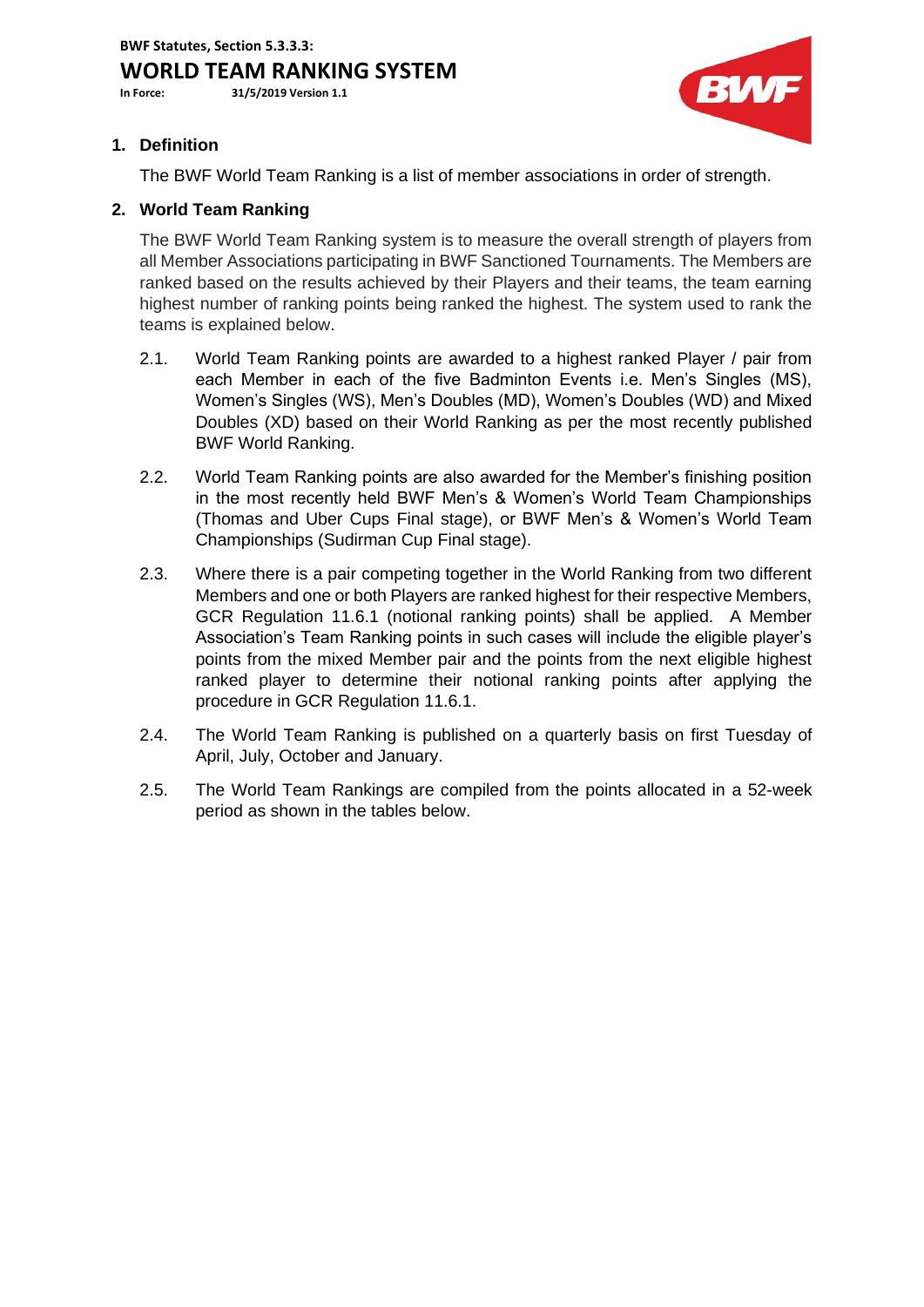| Event     | Points to be awarded to the teams based on the BWF World Ranking of the Player / pair |        |        |           |         |         |           |               |  |
|-----------|---------------------------------------------------------------------------------------|--------|--------|-----------|---------|---------|-----------|---------------|--|
|           | Top 3                                                                                 | Top 10 | Top 20 | Top 50    | Top 100 | Top 200 | Top 500   | <b>Below</b>  |  |
|           | <b>WR</b>                                                                             | WR     | WR.    | <b>WR</b> | WR.     | WR.     | <b>WR</b> | <b>WR 500</b> |  |
| ΜS        | 1500                                                                                  | 1200   | 1000   | 750       | 500     | 250     | 100       | 10            |  |
| WS        | 1500                                                                                  | 1200   | 1000   | 750       | 500     | 250     | 100       | 10            |  |
| MD        | 1500                                                                                  | 1200   | 1000   | 500       | 250     | 125     | 50        | 5             |  |
| <b>WD</b> | 1500                                                                                  | 1200   | 1000   | 500       | 250     | 125     | 50        | 5             |  |
| МX        | 1500                                                                                  | 1200   | 1000   | 500       | 250     | 125     | 50        |               |  |

**Table A** – Table showing points to be awarded to the Members for the highest rank of the Player / pair of that country in the BWF World Ranking list.

**Table B** – Table showing points to be awarded to the finalists in BWF Men's & Women's World Team Championships (Thomas & Uber Cups Final stage) based on their ranking in each of the Competition.

| Team rank | <b>BWF Men's &amp; Women's</b><br><b>World Team Championships</b> |  |  |
|-----------|-------------------------------------------------------------------|--|--|
|           | 2500                                                              |  |  |
| 2         | 2000                                                              |  |  |
| 3/4       | 1500                                                              |  |  |
| 5/8       | 1000                                                              |  |  |
| 9/12      | 750                                                               |  |  |
| 13/16     | 675                                                               |  |  |

**Table C** – Table showing points to be awarded to the teams participating in the continental stage of the BWF Men's & Women's World Team Championships (continental stage of Thomas and Uber Cups) in each continent based on their ranking in each Competition.

| Rank          | <b>Teams from Europe</b>      | Rank      | <b>Teams from Asia</b>        |  |  |
|---------------|-------------------------------|-----------|-------------------------------|--|--|
|               | MA qualified to finals        |           | MA qualified to finals        |  |  |
| $\mathcal{P}$ | MA qualified to finals        | 2         | MA qualified to finals        |  |  |
| 3             | MA qualified to finals        | 3         | MA qualified to finals        |  |  |
| 4             | If MA not qualified to finals | 4         | If MA not qualified to finals |  |  |
|               | 600                           |           | 650                           |  |  |
| $5-6$         | 567.50                        | 5         | 625                           |  |  |
| $7-12$        | 437.50                        | 6         | 600                           |  |  |
| $13 - 18$     | 287.50                        | $7-8$     | 467.50                        |  |  |
| 19-24         | 137.50                        | $9 - 12$  | 387.50                        |  |  |
| $25 - 26$     | 37.50                         | $13 - 18$ | 325.00                        |  |  |
| $27 - 32$     | 10                            | 19-24     | 272.50                        |  |  |

| Rank     | <b>Teams from Pan AM</b> | Rank     | <b>Teams from Africa</b> | Rank | <b>Teams from Oceania</b> |
|----------|--------------------------|----------|--------------------------|------|---------------------------|
|          | MA qualified to finals   |          | MA qualified to finals   |      | MA qualified to finals    |
|          | 400                      |          | 300                      |      | 300                       |
| 3        | 375                      | $3 - 4$  | 287.50                   | 3    | 275                       |
|          | 350                      | $5 - 8$  | 187.50                   |      | 250                       |
| $5-6$    | 312.5                    | $9 - 12$ | 100.00                   | 5    | 225                       |
| 7-8      | 262.5                    |          |                          | 6    | 200                       |
| $9 - 10$ | 212.50                   |          |                          |      | 175                       |
| 11-12    | 175.00                   |          |                          | 8    | 150                       |